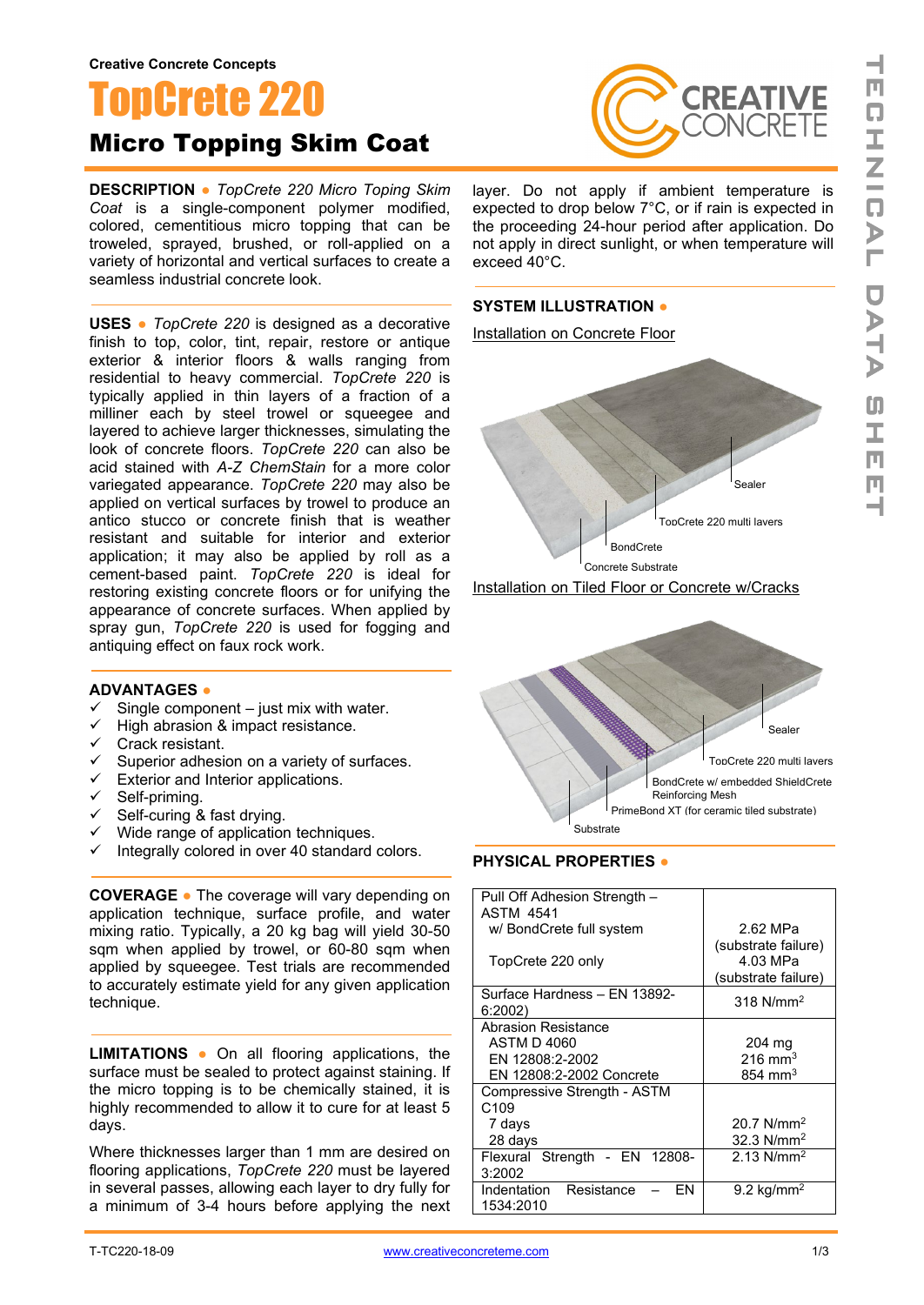# TopCrete 220 Micro Topping Skim Coat

| <u>Uporoto zzu miuru rupping Ukini Uudt</u>                                               |                                                             |  |
|-------------------------------------------------------------------------------------------|-------------------------------------------------------------|--|
|                                                                                           |                                                             |  |
| Impact Resistance<br><b>ASTM D 2794</b><br><b>BS EN 6272</b>                              | 2.7 kg $\cdot$ m<br>No failure to 1.5 m<br>height of impact |  |
| Slip Resistance (w/ ElastoCrete<br>212 matte final coat) – BS EN<br>13036-4<br>Dry<br>Wet | R13<br>R <sub>11</sub>                                      |  |
| Crack Bridging - EN 1062-7                                                                | $1.1 \text{ mm}$                                            |  |
| Water Vapor Transmission - EN<br>12086:1997                                               | 5.11 g/m <sup>2</sup> /24 hr,<br>Class 1                    |  |
| Depth of Water Penetration Under<br>Pressure - BS 1881: Part 111<br>(Full system)         | Nil                                                         |  |
| Fire Reaction - BS EN ISO<br>11925-2,                                                     | Flame spread<br>index 0                                     |  |
| Thermal Conductivity - ASTM E<br>1530-11                                                  | $0.41$ W/m $\cdot$ K                                        |  |
| Indoor Air Quality - BS EN 60079-<br>29-2:2015                                            | OSHA air quality<br>compliant                               |  |
|                                                                                           |                                                             |  |

**SURFACE PREPARATION ●** All bases must be cured, sufficiently rigid, and clean of any surface contamination such as oil, dirt, grease, coatings, curing compounds, and laitance that may prevent proper adhesion. If necessary, clean the surface by shot blasting, scarifying, or light grinding. Dense, smooth surfaces, and those retaining excessive amount of form release agent can cause delamination from the base and must be prepared by mechanical means such as light grinding. Any painted or coated surfaces should be sandblasted or grinded to remove existing coatings. If detergents or soap are used insure that the substrate is thoroughly washed with clean water to prevent the formation of a film that can cause bonding failure.

Since *TopCrete 220* is a fine coating, the concrete substrate must be levelled to the required tolerance before installation. Fill low areas in the substrate with a concrete patching material such as *PatchCrete 101* or equivalent. If the concrete substrate is highly porous or absorptive or to increase the bonding between the substrate and the patching material, prime the surface of the concrete with *A-Z Primer Bond* or *A-Z Hi Bond*.

Surrounding areas should be covered and protected from material spills and equipment contact. Rope off work area and close off to traffic and other trades until after the sealing stage.

All cracks larger than hairline shall be considered as moving and must be filled with *PatchCrete 102* or equivalent cement-based crack filler. All delaminated and spalled areas of concrete should be repaired prior to application with *PatchCrete 101 Multi-Use Repair Mortar*. Remove all unsound concrete. Patches shall be flush with the surrounding surface and shall match the texture of existing surfaces. If the concrete substrate is highly porous or of questionable integrity, it may be primed with *A-Z PrimeBond*.

For old concrete surfaces, it is recommended to water the surface of the concrete at least one day before application of the topping. Do not apply excessive amounts of water that might cause moisture to be trapped in the concrete. If applying over polished surfaces such as cementitious terrazzo tile or power trowelled concrete surfaces, it is recommended to open the pours of the substrate by light grinding or shot blasting. Make sure to thoroughly clean the surface from any resulting debris or dust by washing with clean water.

TopCrete 220 may be applied directly on well prepared and level concrete floors or plastered walls with proper surface profile and texture. If the substrate is observed to have imperfections or small holes, apply one or two coats of *BondCrete Bonding Slurry* by magic trowel or squeegee for floors and a coat of *FoamFix ST Base Coat* for walls.

For application on cementitious tiles and extensively patched concrete surfaces, it is recommended to embed fiberglass mesh between the two coats of *BondCrete*. Use high tensile strength fiberglass mesh such as *ShieldCrete SD* or *InsuCrete Standard* mesh, or equivalent high-quality fiberglass mesh. Insure that the fiberglass mesh is not ghosting through the base layer before applying the micro topping.

**MIXING ●** Mixing should be done with a drill mounted rapid set-type mixer. Always add clean potable water first. Mixing duration should last for 2 to 3 minutes to insure proper color and material dispersion within the mix. The water to powder mixing ration depends on the method of application; typically for trowel application powder to water ratio varies from 1:2 to 1:3. Refer to the APPLICATION section for instructions.

**APPLICATION ●** Application temperatures should be between 5°C and 40°C. Always test a small area to ensure bonding ability and satisfaction of appearance before total application. *TopCrete 220* may be applied by sponge, brush, roll, spray, or trowel. The ideal method for dosing water is parts by volume.

### Sponge, Brush, and Roll Application:

*TopCrete 220* can be sponged, brushed, or rolled on using a short hair roller for smooth surfaces, or  $\frac{3}{4}$ " nap for rough textured surfaces. Generally, the higher the amount of water, the more transparent the finish will be. Adjust the amount of water as needed for workability.

## Spray Application:

*TopCrete 220* can be sprayed using a gravity feed air spray gun, ideally having a 2.8∅ nozzle. Warning: personnel must wear an approved dust respirator while applying *TopCrete 220* by spray*.* Typically, the *TopCrete 220* powder might have to